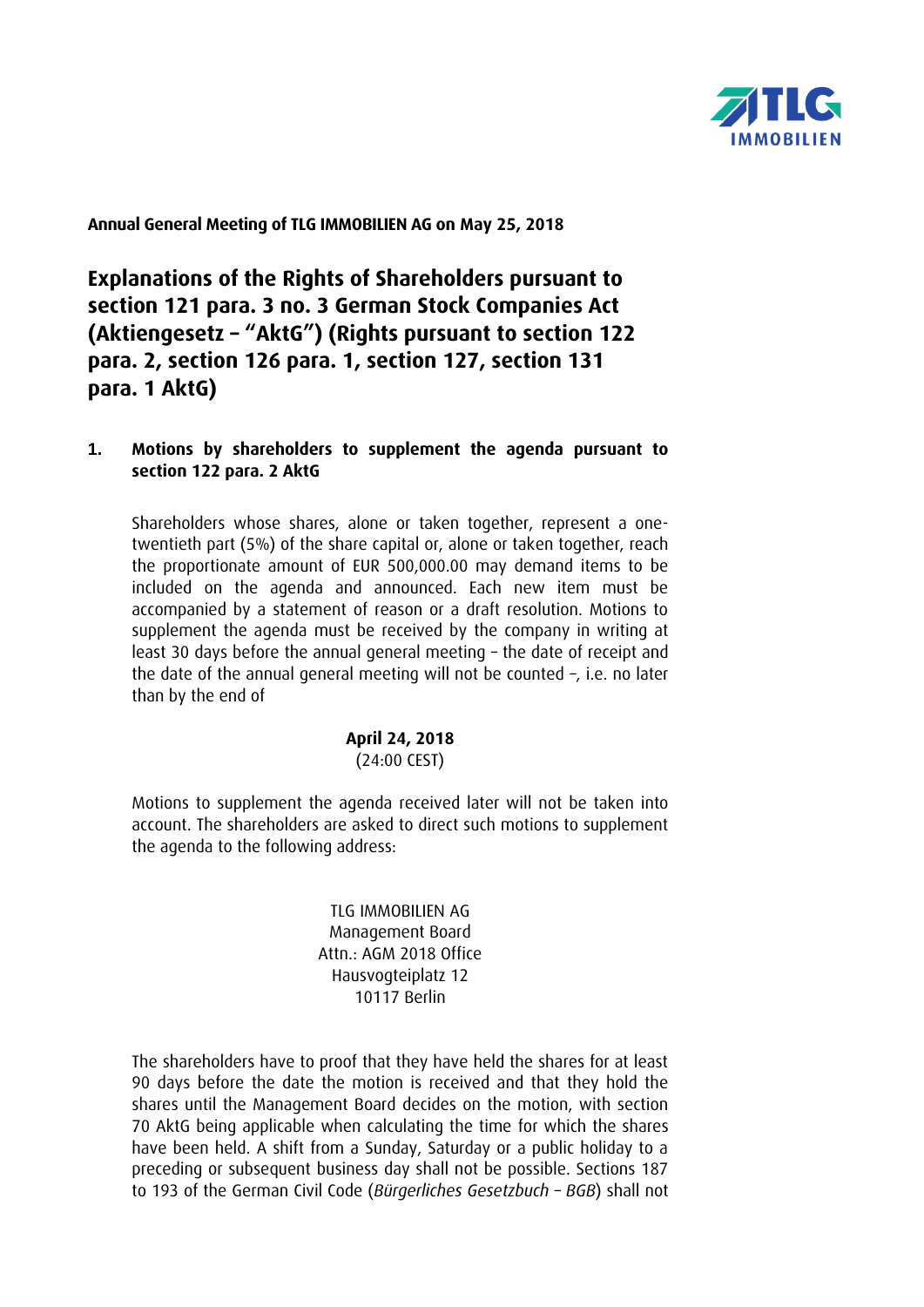be applied accordingly.

Motions to supplement the agenda that are to be announced – if they were not announced with the convocation – will be announced promptly after receipt of the motion in the Federal Gazette and will be submitted for publication to such media for which it may be expected that they will disseminate the information across the European Union. They will also be announced on the internet on the company's website at http://ir.tlg.de (menu item "AGM" -> "Annual general meeting 2018") and will be communicated to the shareholders.

The provisions of the German Stock Companies Act (AktG) underlying these shareholders' rights are as follows:

### *Section 122 AktG Convening a meeting at the request of a minority (excerpts)*

- (1) A shareholders' meeting shall be called if shareholders whose combined shares amount to at least one-twentieth of the share capital request such meeting in writing, stating the purpose and the reasons of such meeting; such request shall be addressed to the Management Board. The articles may provide that the right to request a shareholders' meeting shall require another form and the holding of a lower portion of the share capital. Persons submitting a motion must prove that they have held the shares for at least 90 days before the date the motion is received and that they hold the shares until the board of managing directors decides on the motion. Section 121 para. 7 shall apply mutatis mutandis.
- (2) In the same manner, shareholders whose combined shares amount to at least one-twentieth of the share capital or a proportionate ownership of at least  $\epsilon$  500,000 may request that items be placed on the agenda and be published. Each new item must be accompanied by a statement of reason or a draft resolution. The request within the meaning of sentence 1 must be received by the company no later than 24 days, in the case of stock exchange listed companies no later than 30 days prior to the meeting, excluding the day of receipt.

# *Section 70 Calculation of the period of shareholding*

If the exercise of rights arising from the share requires that the shareholder has been the holder of such share for a certain period of time, the right to demand transfer of title from a credit institution, a financial services institution or an enterprise operating under Section 53 para. 1 sentence 1 or Section 53b para. 1 sentence 1 or Section 53b para. 7 of the German Banking Act (KWG) shall be deemed equivalent to ownership. 2 The period during which the share has been owned by a predecessor shall be attributed to the shareholder if he / she has acquired the share without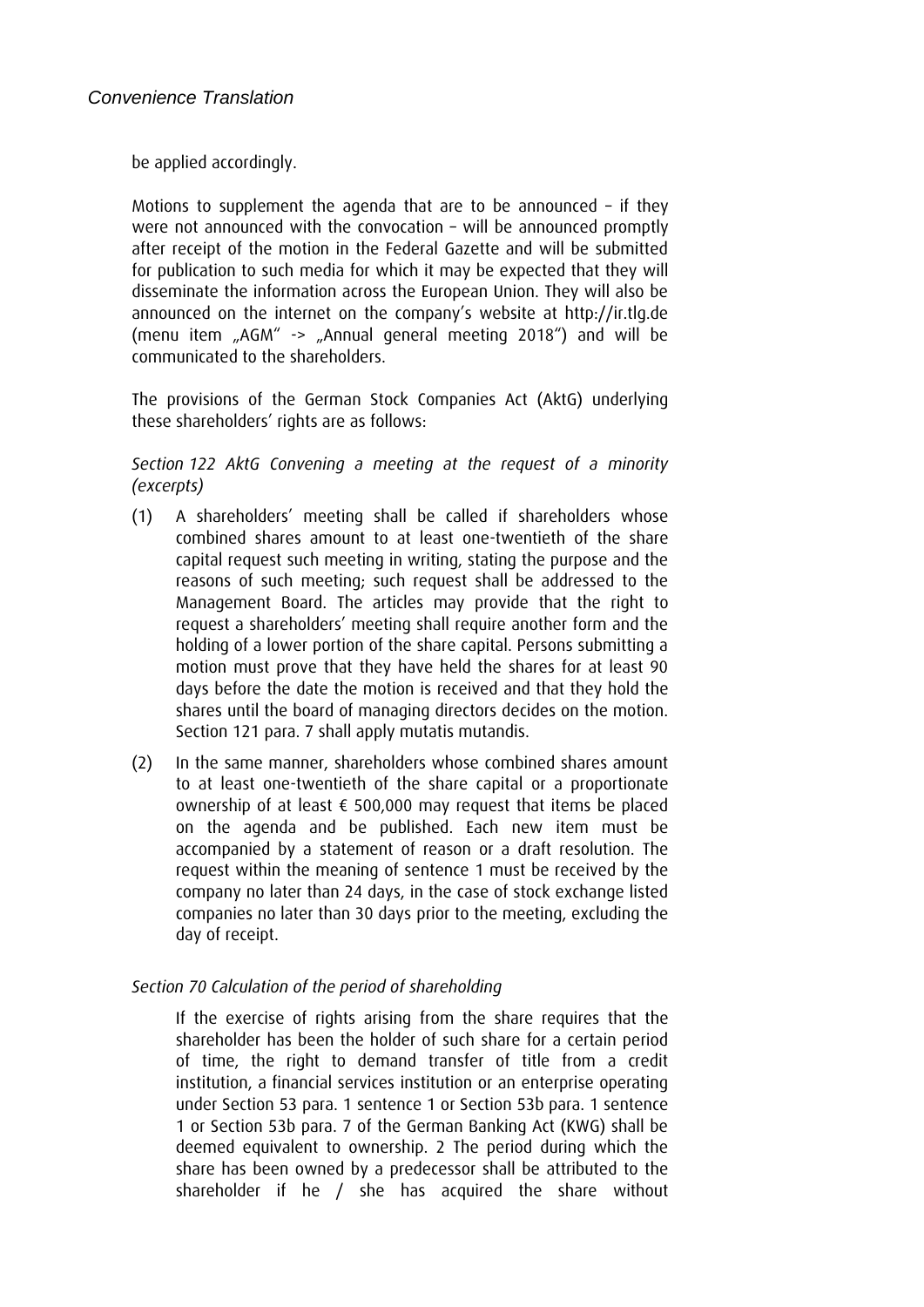consideration, from his / her trustee, as full legal successor, in connection with the winding-up of a co-ownership or as a result of a transfer of assets pursuant to Section 13 of the Insurance Supervision Act or Section 14 of the Building Loan Associations Act.

# **2. Countermotions and proposals for election by shareholders pursuant to sections 126, 127 AktG**

In the annual general meeting, the shareholders may also submit countermotions to proposals from the Management Board and/or the Supervisory Board for specific items on the agenda to the company and make proposals for the election of the auditor (agenda item 5) and for the election of members of the Supervisory Board (agenda item 6). Countermotions must include a statement of reason; proposals for election do not require a statement of reason.

Countermotions and proposals for election by shareholders that have been received by the company at the address specified below at least 14 days before the annual general meeting – the date of receipt and the date of the annual general meeting are not counted –, i.e. no later than by the end of

# **May 10, 2018**

# (24:00 CEST)

will promptly be made available, including the name of the shareholder, the statement of reason and any comment by the administration, on the internet on the company's website at http://ir.tlq.de (menu item "AGM" -> "Annual general meeting 2018") (sections 126 para. 1 sentence 3, 127 sentence 1 AktG).

The company may refrain from making available a countermotion and its statement of reason as well as a proposal for election if circumstances for exclusions under section 126 para. 2 AktG (for countermotions and proposals for election) or under section 127 sentence 3 AktG (for proposals for election) apply.

Countermotions (including a statement of reason) and proposals for election by shareholders for the annual general meeting must be directed exclusively to the following address:

> TLG IMMOBILIEN AG Investor Relations Hausvogteiplatz 12 10117 Berlin Telefax: + 49 (0) 30 2470 7446 Email: ir@tlg.de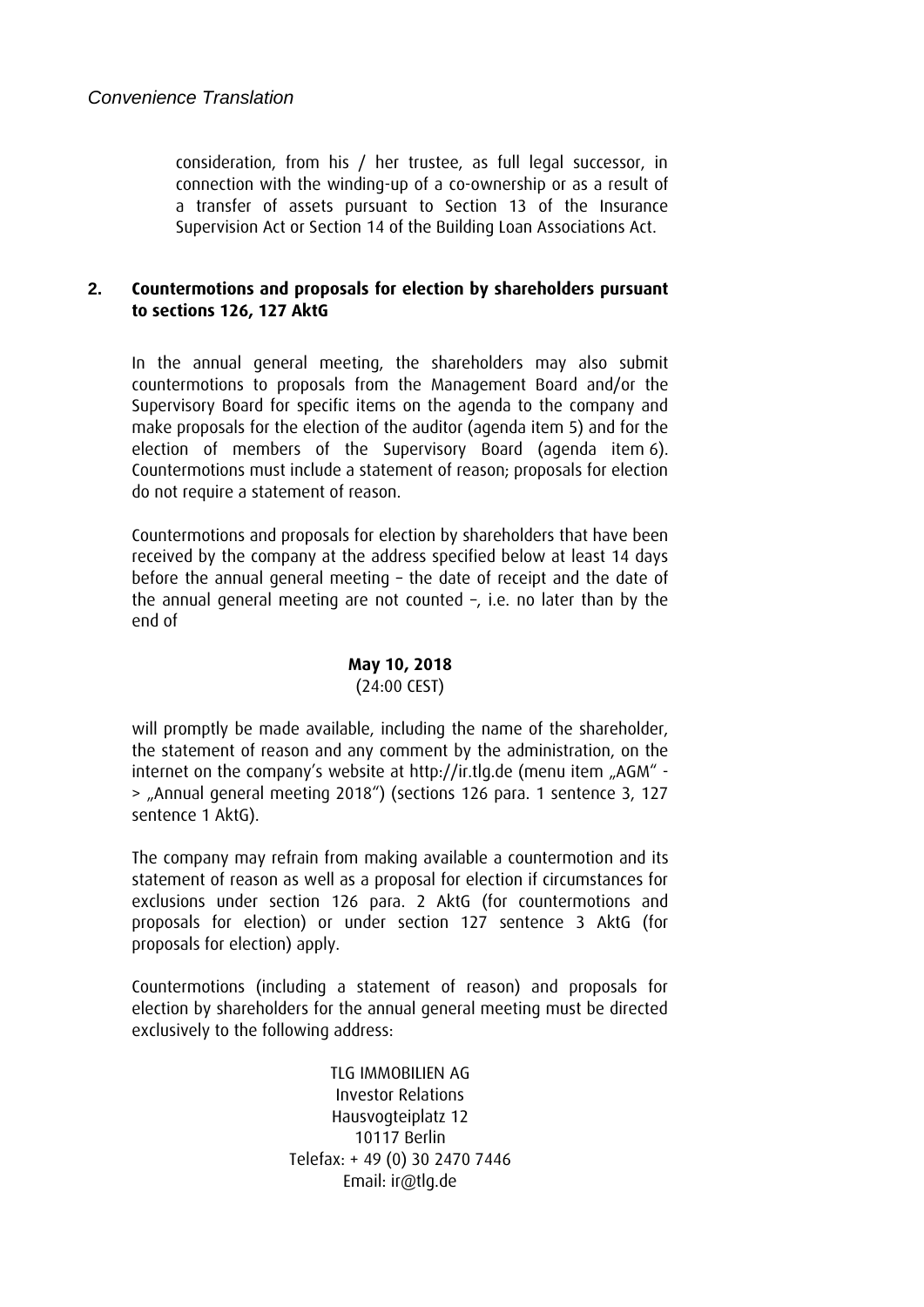Countermotions/proposals for election addressed otherwise will not be made available.

The right of each shareholder to submit countermotions to the various items on the agenda or to make proposals for the election of the auditor (agenda item 5) and for the election of members of the Supervisory Board (agenda item 6) during the annual general meeting, without prior submission to the company, remains unaffected. Please note that countermotions or proposals for elections submitted in advance to the company in a timely manner will only be considered at the annual general meeting if they are submitted verbally at the meeting.

The provisions of the German Stock Companies Act (AktG) underlying these shareholders' rights, which also specify under which conditions counterproposals and proposals for the election need not be made available, are as follows:

#### *Section 126 AktG Motions by shareholders*

- (1) Motions by shareholders including the shareholders' name, supporting information and, if any, management's position shall be made available to the eligible persons referred to in Section 125 para. 1 through 3 under the conditions specified therein, provided that the shareholder transmitted to the company at least 14 days prior to the meeting a counterproposal to a proposal of the Management Board and the Supervisory Board regarding a specific item on the agenda, together with supporting information, to the address designated for this purpose in the shareholders' meeting notice. The day of receipt shall not be counted. In the case of stock exchange listed companies, the required accessibility shall be provided over the website of the company. Section 125 (3) shall apply mutatis mutandis.
- (2) A counterproposal and its supporting information need not be made available if:
	- 1. the Management Board would by reason of such availability become criminally liable;
	- 2. the counterproposal would result in a resolution of the shareholders' meeting that would be illegal or would violate the articles;
	- 3. the supporting information contains statements which are manifestly false or misleading in material respects or which are libelous;
	- 4. a counterproposal of such shareholder based on the same facts has already been made available with respect to a shareholders meeting of the company pursuant to Section 125;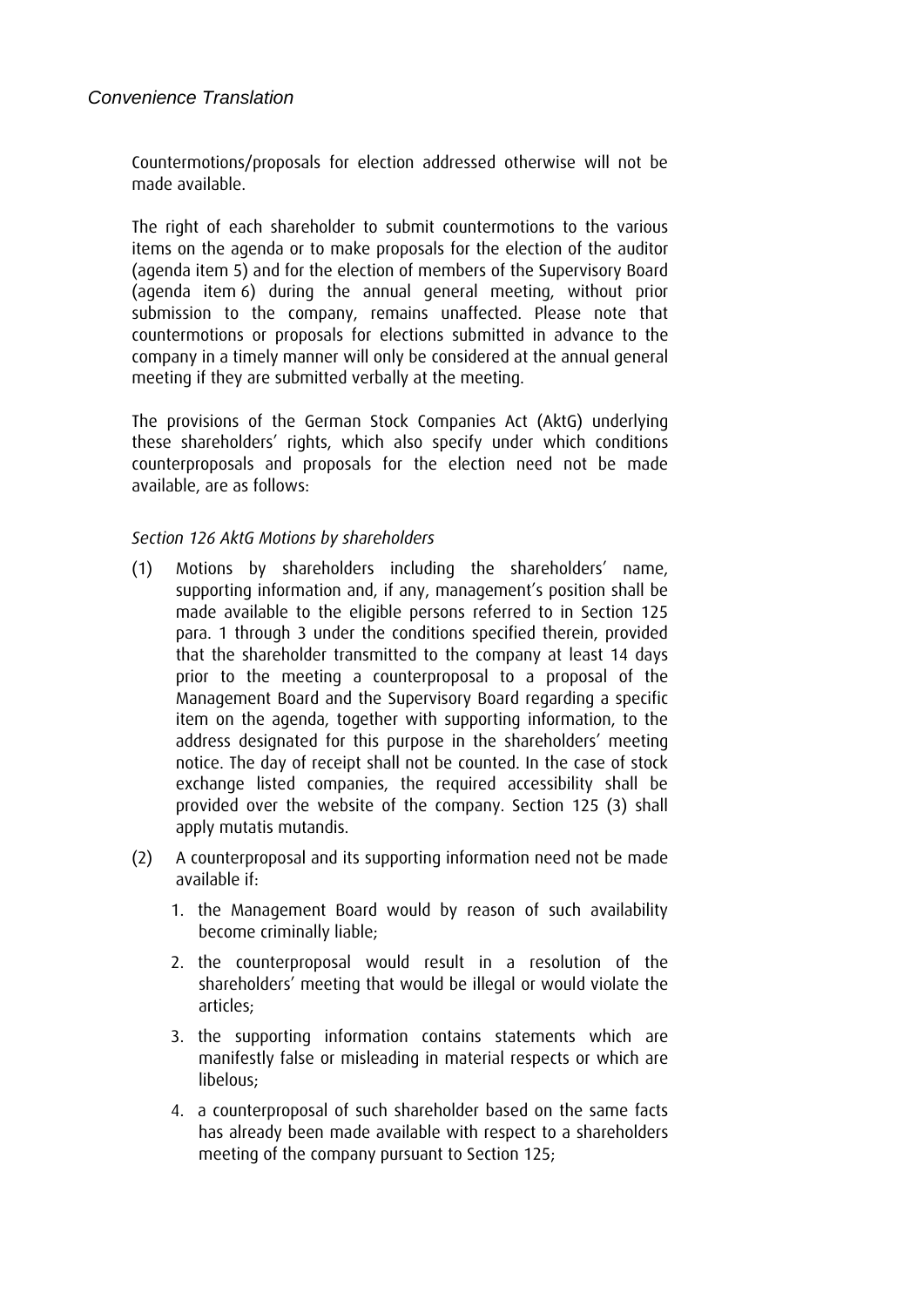- 5. the same counterproposal of such shareholder based on essentially identical supporting information has already been made available pursuant to Section 125 to at least two shareholders' meetings of the company within the past five years and at such shareholders' meetings less than onetwentieth of the share capital represented has voted in favor of such counterproposal;
- 6. the shareholder indicates that he / she will neither attend nor be represented at the shareholders' meeting; or
- 7. within the past two years at two shareholders' meetings the shareholder has failed to make a counterproposal he / she has submitted or failed to cause said counterproposal to be made.

The supporting information need not be made available if it exceeds a total of 5,000 characters.

(3) If several shareholders make counterproposals for resolution with respect to the same subject matter, the Management Board may combine such counterproposals and the respective supporting information.

#### *Section 127 AktG Election nominations by shareholders (excerpt)*

Section 126 shall apply mutatis mutandis to a nomination by a shareholder for the election of members of the Supervisory Board or independent auditors. Such nomination need not be supported by a statement of the reasons therefor. The Management Board need not make such nomination available if the nomination fails to contain information pursuant to Section 124 para. 3 sentence 4 and Section 125 para. 1 sentence 5.

#### *Section 124 para. 3 sentence 4 AktG:*

The proposal for the election of members of the Supervisory Board or auditors shall state their names, actual profession and place of residence.

#### *Section 125 para. 1 sentence 5 AktG:*

In the case of stock exchange listed companies, any nomination for the election of Supervisory Board members must be accompanied by details on the membership in other Supervisory Boards whose establishment is required by law; details on their membership in comparable domestic and foreign controlling bodies of business enterprises should also be provided.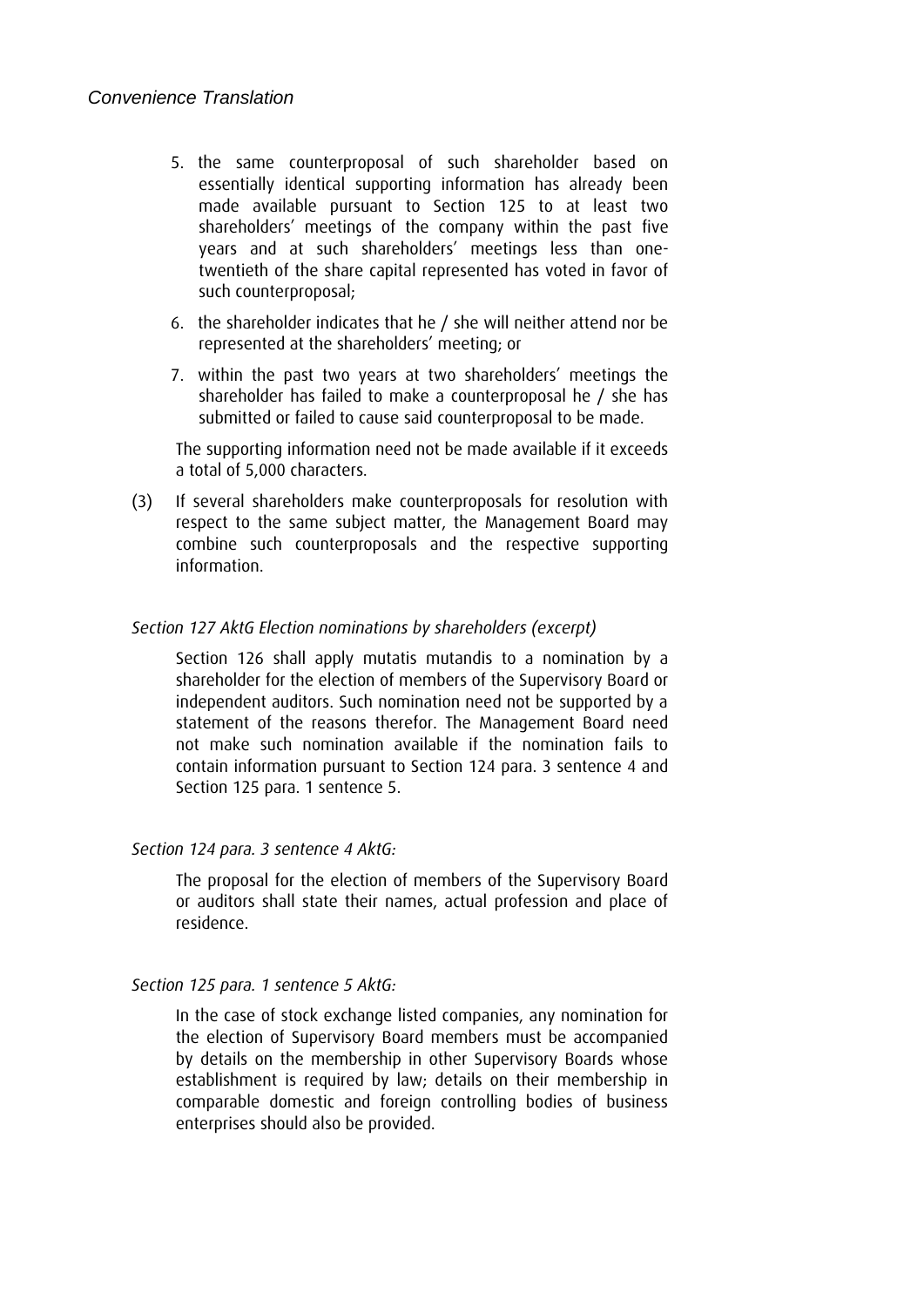### **3. Right to information pursuant to sections 131 AktG, 293g para. 3 AktG**

Every shareholder is entitled to information from the Management Board on the company affairs, including the company's legal and business relations with affiliated companies, and on the position of the group and the companies included in the consolidated financial statements, upon request in the annual general meeting to the extent that it is required to make an informed judgment on any given agenda item. Requests for information must be submitted verbally in the annual general meeting during the general debate.

Pursuant to section 293g para. 3 AktG each shareholder shall also receive in the annual general meeting, upon request, information about all matters relating to the other contracting party that are relevant to the conclusion of the control and profit transfer agreement with TLG EH1 GmbH, TLG EH2 GmbH and TLG FAB GmbH.

The Management Board is authorized to refuse information in specific cases as provided by section 131 para. 3 AktG.

The underlying regulations to these shareholder rights of the AktG, which also state under which circumstance the Management Board are allowed to refuse answering questions, are as follows:

# *Section 131 AktG Right to obtain information*

- (1) Upon request, the Management Board must provide each shareholder with information at the General Meeting regarding the Company's affairs insofar as such information is necessary for the proper assessment of an item of the agenda. This obligation to provide information applies equally to the Company's legal and business relations with an affiliated company. If a company makes use of the simplified procedure pursuant to section 266 para. 1 sentence 3, section 276 or section 288 of the German Commercial Code (HGB), each shareholder may request that the annual financial statements be presented to him / her at the shareholders' meeting on such annual financial statements in the form that would have been used if said simplifications were not applied. The duty of the Management Board of a parent company (section 290 para. 1 and 2 HGB) to provide information at the General Meeting, to which the consolidated financial statements and the consolidated management report are presented, also includes the situation of the group and the companies included in the consolidated financial statements.
- (2) The information provided shall comply with the principles of conscientious and accurate accounting. The articles or the bylaws pursuant to section 129 may authorize the chairman of the meeting to reasonably limit a shareholder's time to speak and ask questions and may provide relevant details in this connection.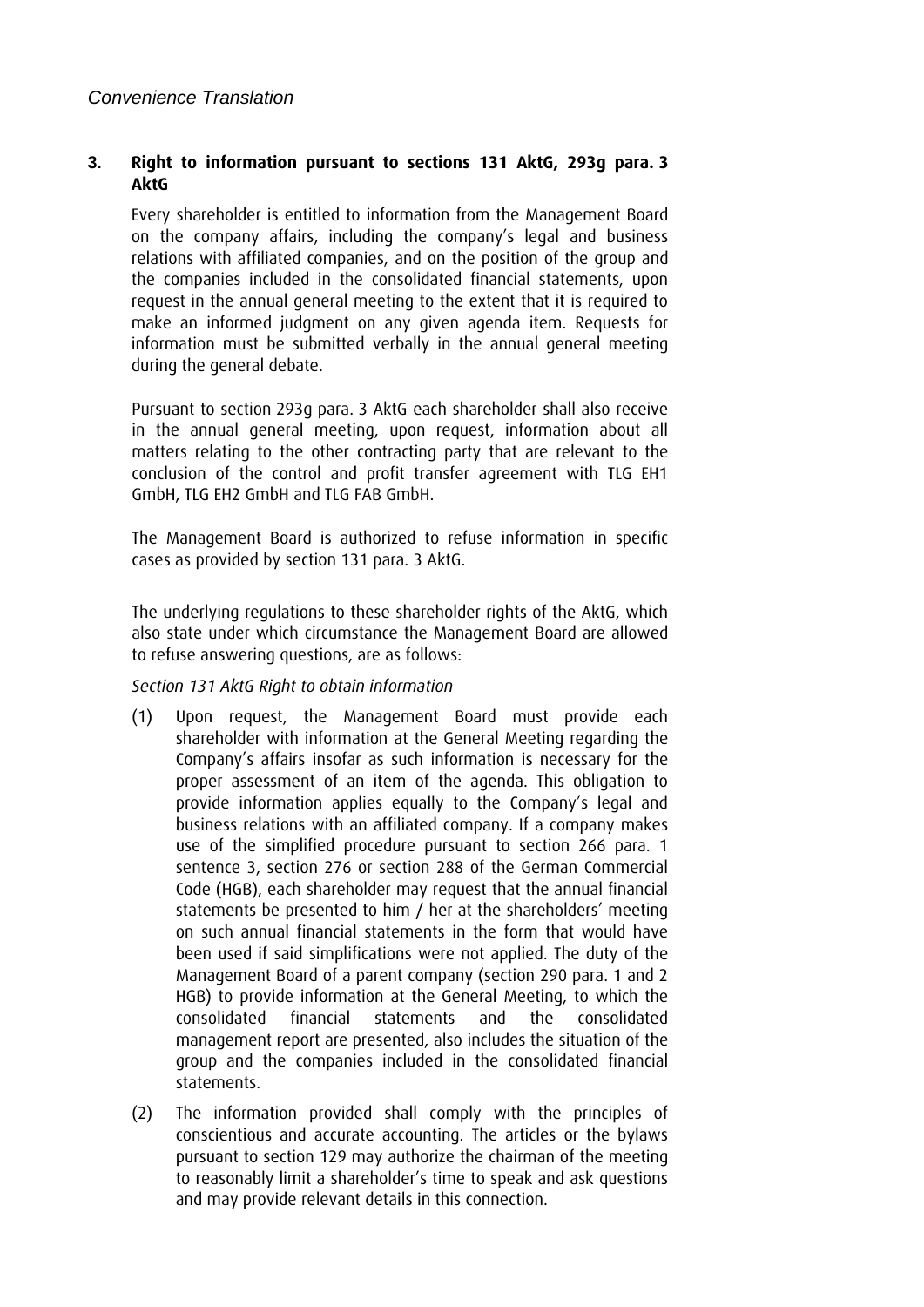- (3) The Management Board may refuse to provide information,
	- 1. to the extent that providing such information is, according to sound business judgment, likely to cause material damage to the Company or an affiliated company;
	- 2. to the extent that such information relates to tax valuations or the amount of certain taxes;
	- 3. with regard to the difference between the value at which items are shown in the annual balance sheet and the higher market value of such items, unless the shareholders' meeting is to approve the annual financial statements;
	- 4. with regard to the methods of classification and valuation, if disclosure of such methods in the notes suffices to provide a clear view of the actual condition of the company's assets, financial position and profitability within the meaning of section 264 para. 2 HGB; the foregoing shall not apply if the shareholders' meeting is to approve the annual financial statements;
	- 5. if provision thereof would render the Management Board criminally liable;
	- 6. insofar as, in the case of a credit institution or financial services institution, information need not be given on methods of accounting and valuation applied and setoffs made in the annual financial statements, management report thereof, consolidated financial statements or management report thereof;
	- 7. if the information is continuously available on the company's website seven or more days prior to the shareholders' meeting as well as during the meeting.

The provision of information may not be denied for other reasons.

(4) If information has been provided outside a shareholders' meeting to a shareholder by reason of his status as a shareholder, such information shall upon request be provided to any other shareholder at the shareholders' meeting, even if such information is not necessary to permit a proper evaluation of an item on the agenda. The Management Board may not refuse to provide such information on the grounds of the aforementioned numbers 1 through 4. Sentences 1 and 2 shall not apply if a subsidiary (section 290 para. 1 and 2 of the German Commercial Code (HGB)), a joint venture (section 310 para. 1 of the German Commercial Code (HGB)) or an associated company (section 311 para. 1 of the German Commercial Code (HGB)) provides information to a parent company (section 290 para. 1 and 2 of the German Commercial Code (HGB)) for the purpose of inclusion of the company in the consolidated financial statements of the parent company and such information is needed for such purposes.